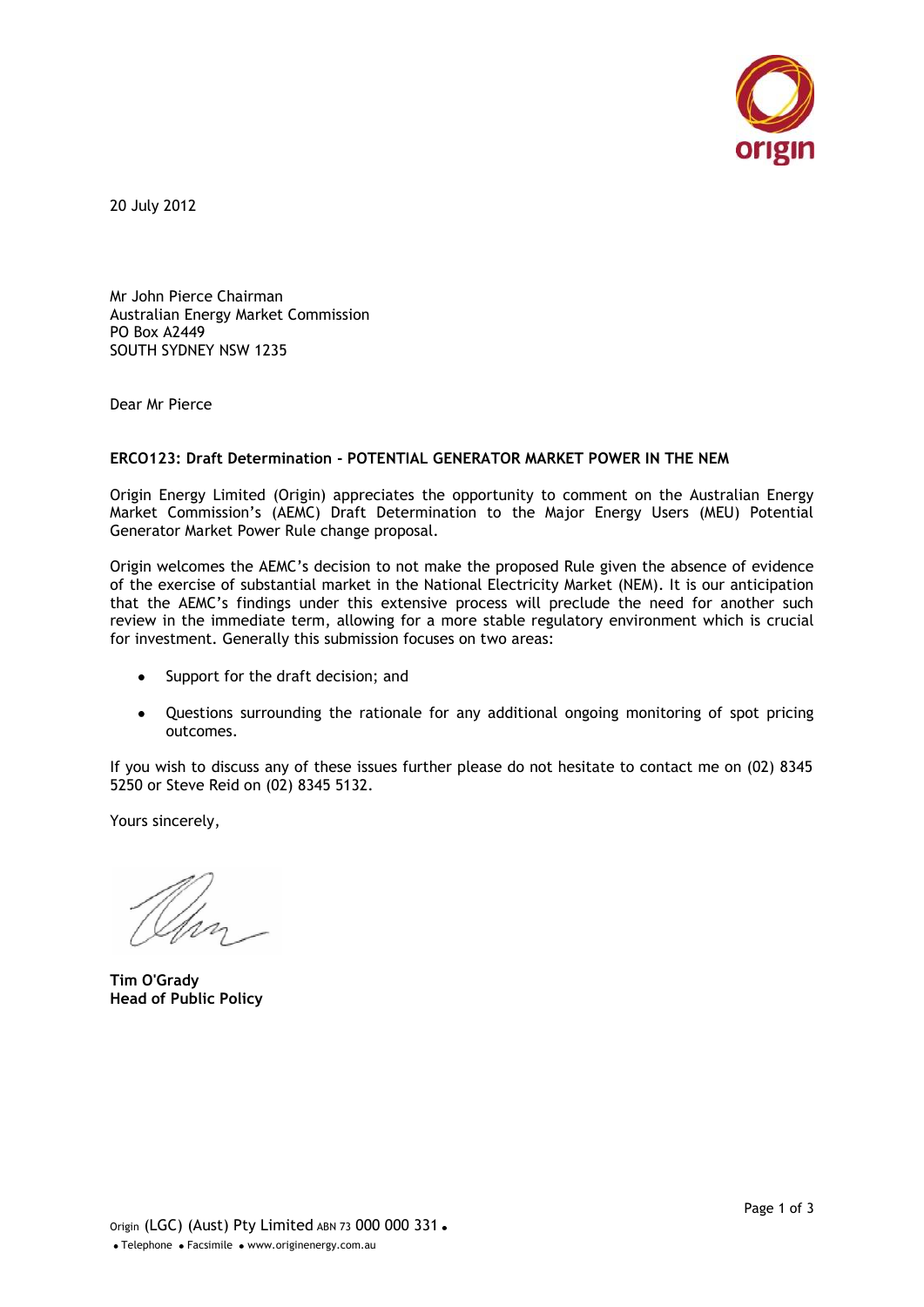## *The Draft Determination*

Origin welcomes the AEMC's decision to not make the proposed rule. The analysis undertaken by NERA and CEG clearly shows that there has been no trend of wholesale spot prices being above LRMC. This is consistent with the absence of substantial market power, which renders the rejection of the MEU's proposal the appropriate course of action. Regulatory intervention where there is no market failure is likely to impede rather than advance the achievement of the national electricity objective.

In our submission to the Directions Paper we cautioned against the over reliance on the results of any LRMC/spot price analysis as a means of justifying regulatory intervention, particularly given the intricacies of determining LRMC. NERA's approach in estimating the LRMC using two separate methodologies is prudent, and helps to allay some of these concerns. The use of two distinct approaches which both show that prices have not exceeded LRMC for any extended period of time gives greater credence to the overall conclusion that market power is not a cause for concern. Additionally, the estimation of a range of LRMC values under the approximation method lessens Origin's initial concern that the AEMC might have been seeking to achieve a level of precision that is not practical. Comparing pricing outcomes against a range of plausible LRMC values is reasonable and is less contentious than basing the analysis on a single LRMC figure.

Notwithstanding the above Origin cautions against any future use of this methodology that would seek to determine the likelihood of any exercise of market power in the future. Any such analysis would be based on a number of assumptions and would be highly imprecise (even more so than the backward looking analysis carried out under the current process) and thus the ensuing results could not be used as a means of justifying regulatory intervention.

Importantly, the Draft Determination highlights a number of key characteristics surrounding the functioning of the NEM. These are worth documenting and should serve as a useful filter if any similar concerns to those of the MEU's are raised in the future. These include that:

- Spot price variability/volatility is an inherent feature of the market due to marked fluctuations in the demand/supply balance. Given this, the observation of pricing outcomes at any particularly point in time is not necessarily indicative of the overall well being of the market – a longer term view is required;
- High prices are not necessarily reflective of market inefficiency and in fact play a critical role in signalling investment; and
- Generators must have the ability to recoup the full cost of producing energy over the life of their plant – i.e. they must be able to recover LRMC. Any initiative that constrains this ability, (such as the MEU's proposal) will act as a disincentive to invest and is likely to have a negative impact on reliability.

## *Ongoing monitoring*

Origin notes that CEG has recommended that there should be ongoing monitoring of the South Australian (SA) region. The basis of CEG's argument seems to be that conditions in SA could give rise to barriers to entry. This, it considers, could allow for the exercise of substantial market power at some point in the future. However, whilst each region may have a particular set of circumstances surrounding new entry; these should not always be considered to be barriers to entry.

A precondition for the exercise of substantial market power is the existence of significant barriers to entry which would allow for the maintaining of prices above an efficient level for an extended